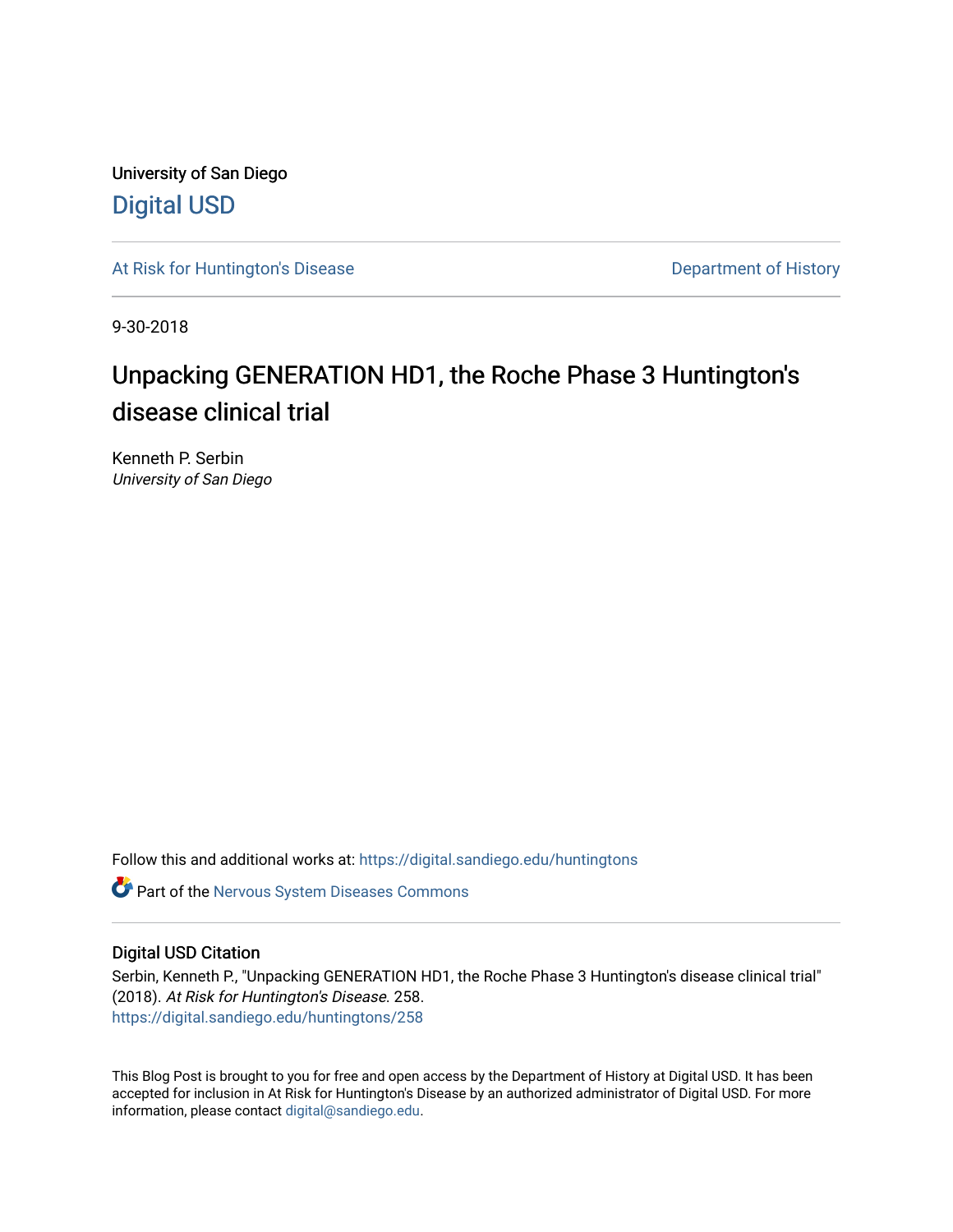### More **[Create Blog](https://www.blogger.com/home#create) [Sign In](https://www.blogger.com/)**

# [At Risk for Huntington's Disease](http://curehd.blogspot.com/)

*HD is a genetically caused brain disorder that causes uncontrollable bodily movements and robs people's ability to walk, talk, eat, and think. The final result is a slow, ugly death. Children of parents with HD have a 50-50 chance of inheriting the disease. There is no cure or treatment.*

## Blog Archive

- $\blacktriangleright$  [2021](http://curehd.blogspot.com/2021/)(12)
- $2020(16)$  $2020(16)$
- $2019(19)$  $2019(19)$
- $2018(16)$  $2018(16)$ 
	- [►](javascript:void(0)) [December](http://curehd.blogspot.com/2018/12/) (2)
	- [►](javascript:void(0)) [November](http://curehd.blogspot.com/2018/11/) (2)
	- [▼](javascript:void(0)) [September](http://curehd.blogspot.com/2018/09/) (2)

Unpacking [GENERATION HD1,](http://curehd.blogspot.com/2018/09/unpacking-generation-hd1-roche-phase-3.html) the Roche Phase 3 Huntin...

Roche Phase 3 clinical trial for [Huntington's](http://curehd.blogspot.com/2018/09/roche-phase-3-clinical-trial-for.html) dise...

- $\blacktriangleright$  [July](http://curehd.blogspot.com/2018/07/) (1)
- $\blacktriangleright$  [May](http://curehd.blogspot.com/2018/05/) (1)
- $\blacktriangleright$  [April](http://curehd.blogspot.com/2018/04/) (2)
- $\blacktriangleright$  [March](http://curehd.blogspot.com/2018/03/) (3)
- $\blacktriangleright$  [February](http://curehd.blogspot.com/2018/02/) (3)
- $\blacktriangleright$  [2017](http://curehd.blogspot.com/2017/) (14)
- $2016(13)$  $2016(13)$
- $2015(24)$  $2015(24)$
- $\blacktriangleright$  [2014](http://curehd.blogspot.com/2014/) (24)
- $\blacktriangleright$  [2013](http://curehd.blogspot.com/2013/) (30)
- $\blacktriangleright$  [2012](http://curehd.blogspot.com/2012/) (26)
- $\blacktriangleright$  [2011](http://curehd.blogspot.com/2011/) (33)
- $\blacktriangleright$  [2010](http://curehd.blogspot.com/2010/) (26)
- $\blacktriangleright$  [2009](http://curehd.blogspot.com/2009/) (21)
- $\blacktriangleright$  [2008](http://curehd.blogspot.com/2008/) $(7)$
- $\blacktriangleright$  [2007](http://curehd.blogspot.com/2007/) $(7)$
- $\blacktriangleright$  [2006](http://curehd.blogspot.com/2006/) (4)
- $\blacktriangleright$  [2005](http://curehd.blogspot.com/2005/) (17)

## About Me **GENE [VERITAS](https://www.blogger.com/profile/10911736205741688185)**

View my [complete](https://www.blogger.com/profile/10911736205741688185) profile

## HD Links

[Huntington's](http://www.hdsa.org/) Disease Society of America [International](http://www.huntington-assoc.com/) Huntington **Association** 

## SUNDAY, SEPTEMBER 30, 2018

## Unpacking GENERATION HD1, the Roche Phase 3 Huntington's disease clinical trial

Pharmaceutical giant [Roche's](https://www.roche.com/) September 16 announcement of the 2019 start of its Phase 3 Huntington's disease clinical trial has raised great expectations about whether this drug could be the first effective treatment for this devastating disorder.

The short answer: it's still too soon to tell.

During a September 26 [Huntington's Disease Society of America](http://www.hdsa.org/) (HDSA) hour-long webinar on the trial, Roche representatives received hundreds of questions via chat from HD community members. They had time to answer only a few, with HDSA pledging to compile and post answers to unanswered questions on its website soon. ([Click here](https://www.youtube.com/watch?v=gAi6X5-Z2xo) to watch the webinar.)

[Likewise, in response to my September 16 posting about the Roche](http://curehd.blogspot.com/2018/09/roche-phase-3-clinical-trial-for.html) announcement, many people in Facebook HD discussion groups have sought further information about the trial.

Roche plans to test the efficacy of RG6042, a gene-silencing drug aimed at slowing, halting, and perhaps even reversing HD symptoms, in 660 volunteers over 25 months. The test will take place at 80 to 90 sites in approximately 15 countries. Each month, participants will receive the drug or placebo through a lumbar puncture. Roche will announce the sites gradually in the coming months.

Roche has named the study GENERATION HD1 (short for Global EvaluatioN of Efficacy and safety of Roche/genentech AnTIsense OligoNucleotide for Huntington's Disease).

Let me try to address some of the key questions about the trial from the HD community, as well as my own relationship to it as a presymptomatic HD gene carrier.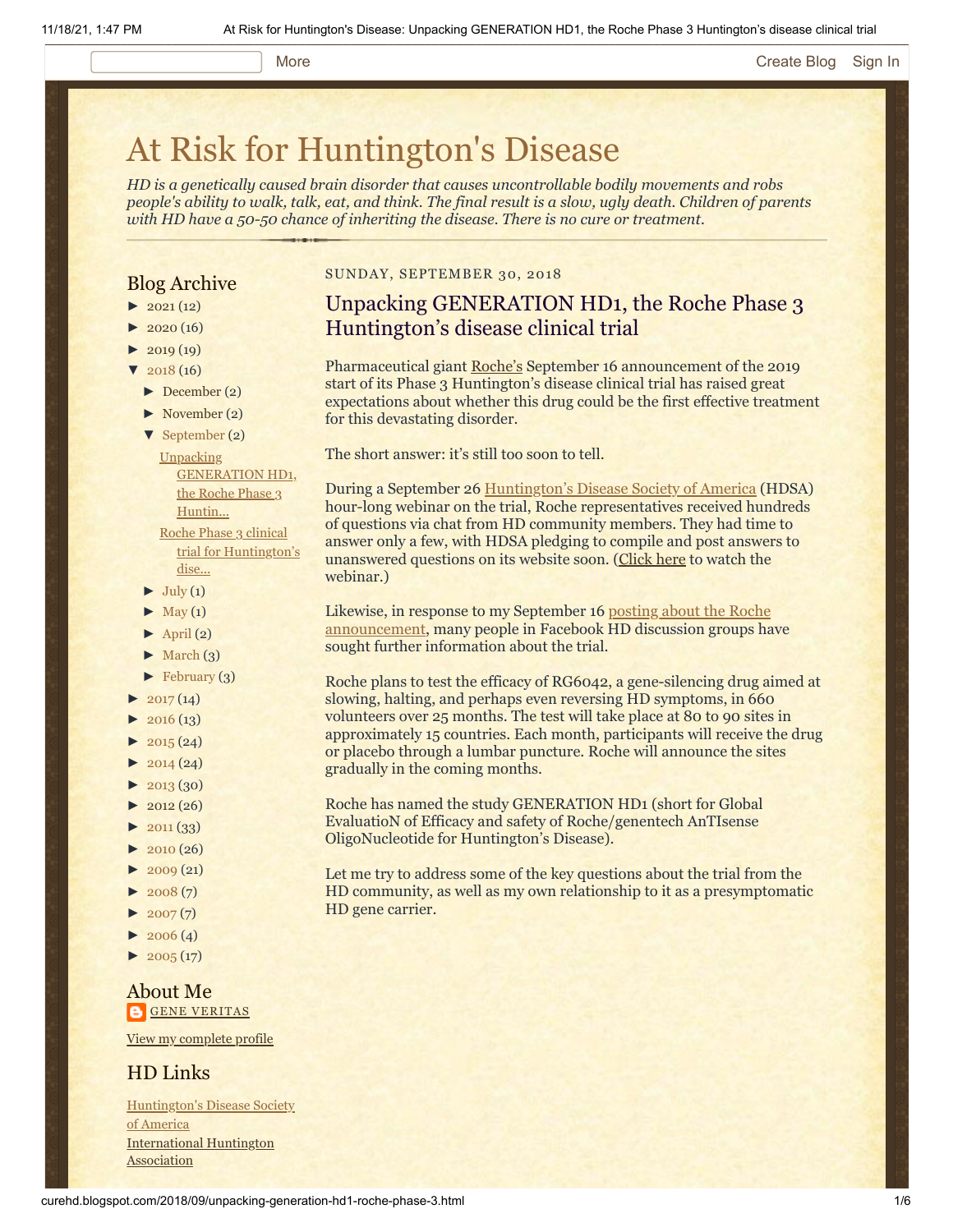11/18/21, 1:47 PM At Risk for Huntington's Disease: Unpacking GENERATION HD1, the Roche Phase 3 Huntington's disease clinical trial

[Huntington's](http://hddrugworks.org/) Disease Drug **Works** [Huntington's](http://www.hdlighthouse.org/) Disease **Lighthouse Hereditary Disease [Foundation](http://www.hdfoundation.org/)** [Huntington's](http://www.hdac.org/) Disease Advocacy Center Thomas [Cellini Huntington's](http://www.ourtchfoundation.org/) Foundation HDSA Orange County (CA) [Affiliate](http://www.hdsaoc.org/) HD Free with [PGD!](http://www.hdfreewithpgd.com/) [Stanford](http://www.stanford.edu/group/hopes/) HOPES Earth Source [CoQ10,](http://www.escoq10.com/) Inc.

## HD Blogs and Individuals

Chris Furbee: [Huntingtons](http://www.huntingtonsdance.org/) **Dance** Angela F.: Surviving [Huntington's?](http://survivinghuntingtons.blogspot.com/) Heather's [Huntington's](http://heatherdugdale.angelfire.com/) Disease Page



*Scott Schobel, M.D., M.S. (left), Roche clinical science leader of product development, announces GENERATION HD1 at the European Huntington's Disease Network Meeting in Vienna, Austria, on September 16, 2018 (photo courtesy of HDBuzz.net).*

## **'How do I sign up?'**

A frequent question from the community: "How do I sign up for the trial?"

During the webinar, Roche officials stressed that patients should consult with their HD doctors and families about eligibility for the trial, the pros and cons of participation, and logistics such as transportation or relocation to a trial site.

J. P. Sacksteder, of Genentech Advocacy Relations, said that Roche will announce the sites as each becomes ready to enroll patients. (Genentech, a major U.S.-based biotech firm, was acquired by the Swiss-based Roche in 2009. All U.S-based Roche personnel and products still use the name Genentech.)

"We ask for your patience and understanding as we share these trial sites," Sacksteder said, noting that many factors influence site selection, including experience in conducting HD studies. "We understand that each of your situations is unique, so please continue to discuss your situation with your HD specialist."

Erik Lundgren, lifecycle leader of the Roche HD program, recognized the great "desire" of HD-affected individuals to take part, but also pointed out the substantial "commitment" required in a rigorous, 25-month clinical research project.

[Clinicaltrials.gov](http://clinicaltrials.gov/) and [HDTrialfinder.org](http://hdtrialfinder.org/) will provide the latest information on GENERATION HD1.

Roche officials further noted that participants could continue taking most HD-related medications, including anti-depressants as well as drugs to control involuntary movements such as [Austedo](https://austedo.com/) and [Xenazine.](https://www.xenazineusa.com/) Excluded drugs are memantine and riluzole. Participants must start any new regimen of medicines at least three months prior to the trial's start. Individuals cannot participate in a concurrent trial, but are not barred if they had participated in past HD trials.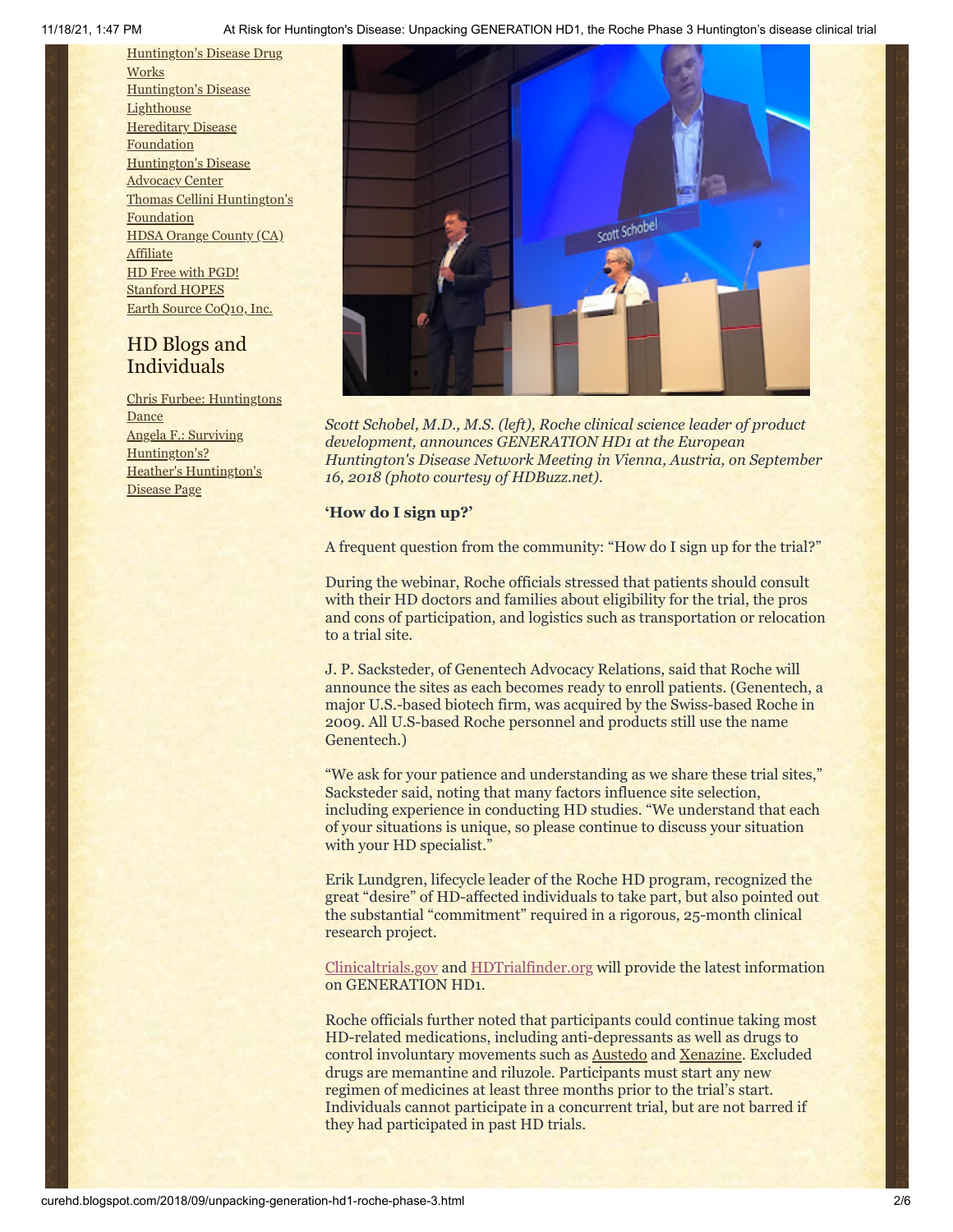

## **For those aged 25-65**

Roche will recruit volunteers who are between the ages of 25 and 65 at the start of the trial, explained Scott Schobel, M.D., M.S., Roche clinical science leader of product development.

Based on statistical studies of the HD population, people in the 25-65 age group have a more predictable progression of symptoms than younger or older groups, Dr. Schobel explained. Focusing on that cohort, he said, will furnish trial researchers with the best, most efficient way to measure whether RG6042 alleviates symptoms.

The later a person's motor onset, the standard diagnosis of HD, the "potentially less of a progression of symptoms over time," he added. Motor symptoms involve involuntary movements and imbalance.

Thus, including people over 65 in GENERATION HD1 would be less helpful to researchers trying to gauge the drug's impact.

Dr. Schobel's assertion about later motor onset reassured me a bit regarding my own potential disease progression as an HD gene carrier. At my latest HD checkup earlier this year, I had not shown such symptoms. My HD-stricken mother's onset occurred probably in her late 40s, and by age 58 (my current age) she had full-blown HD. She died at 68.

I hope that the lack of motor symptoms at this stage means that, after my inevitable onset, I, too, will have a lesser progression of symptoms.

### **Healthy gene carriers excluded**

However, I can't participate in GENERATION HD1, because, at this time, presymptomatic gene carriers are ineligible. My question during the webinar requesting further details about this wasn't answered.

In general, presymptomatic gene carriers haven't been invited to participate in most HD clinical trials because it's hard to measure a drug effect on an apparently healthy person.

There are also safety and ethical concerns in involving healthy individuals in a complex clinical trial like GENERATION HD1 – for example, exposing a healthy person to the potential side effects of the trial.

Regarding presymptomatic individuals and also the excluded juvenile HD population, Roche stated in its September 16 announcement: "We recognize the critical medical need for a treatment for HD, especially for people living with severe forms like juvenile onset HD. In consultation with HD community experts, our team will explore the potential use of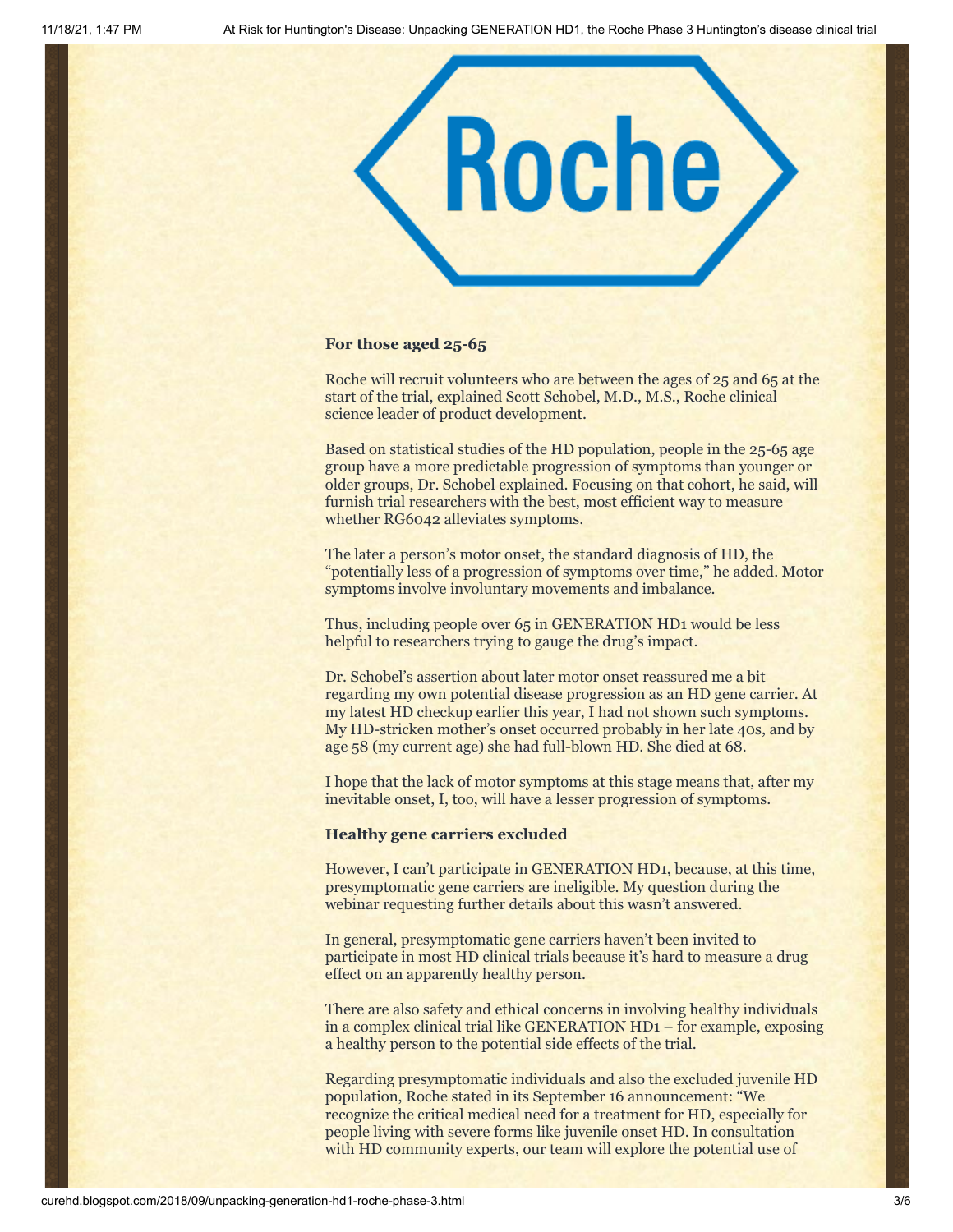11/18/21, 1:47 PM At Risk for Huntington's Disease: Unpacking GENERATION HD1, the Roche Phase 3 Huntington's disease clinical trial

RG6042 in populations beyond manifest [symptomatic] HD once there is sufficient scientific and safety rationale."

At the September 16 [announcement](https://twitter.com/HDBuzzFeed) of GENERATION HD1, Dr. Schobel pointed out that the drug might act differently in the still developing brains of children and young people.

The ultimate goal of researchers is to develop a preventive treatment.

## **Concerns about frequent spinal taps**

Even if eligible, I would have to seriously consider the risks of undergoing the lumbar punctures. The punctures, also known as spinal taps, introduce the drug into an individual's cerebral spinal fluid (CSF) and allow researchers to withdraw some CSF for analysis.

[Lumbar punctures](https://www.mayoclinic.org/tests-procedures/lumbar-puncture/about/pac-20394631) are routine and generally safe procedures, although they can cause side effects such as headaches and bleeding. The 46 subjects in the Phase 1/2a trial of RG6042, completed in December 2017, [had few side effects. Ed Wild, M.D., Ph.D., who conducts research on the](https://www.youtube.com/watch?v=HEnFzcST_Co) CSF in HD, underwent the procedure as a demonstration for the HD community

Still, I'm personally concerned about the lumbar puncture, which, if a medicine is approved, would likely be the initial pathway for it to be administered.

In 1977, at age 17, I suffered two herniated disks in my lower spine while shoveling heavy snow in my hometown of Mentor, Ohio. Ever since, I have struggled with low back pain.

An MRI (magnetic resonance imaging) scan ten years ago revealed that the [disks mainly healed, but I suffer daily with muscular pain, or myofascial](https://www.mayoclinic.org/diseases-conditions/myofascial-pain-syndrome/symptoms-causes/syc-20375444) pain syndrome. Occasionally, severe flareups prevent me from walking and performing some daily activities.

Since that MRI, I've consulted regularly with pain management specialists. I've also worked with physical therapists to incorporate other exercises into my morning stretching routine to strengthen my core and back.

Along with daily aerobic exercises, I want to stay strong and flexible to help forestall my inevitable HD onset and, later, to help ameliorate symptoms.

## **Alternative drug delivery methods?**

In 2013, as a [participant in the PREDICT-HD](http://curehd.blogspot.com/2013/08/predicting-huntingtons-disease-in.html) (Neurobiological Predictors of Huntington's Disease) research project at the University of Iowa, I considered a request to provide a sample of my CSF.

After reviewing my lower spinal MRI, a doctor at Iowa concluded that a lumbar puncture was too risky.

Also, had I suffered any complications after the procedure, I would have had to obtain medical care not in Iowa, but only after returning to my current hometown of San Diego, where I have health coverage.

I wanted to assist with the research, but ultimately believed that the potential risks outweighed the benefits.

Given these concerns, during the webinar I posed two questions regarding the spinal taps. First, what will Roche due to minimize the impact of the 25 monthly procedures? Secondly, how will Roche address the fact that many people in the U.S. suffer from lower back problems?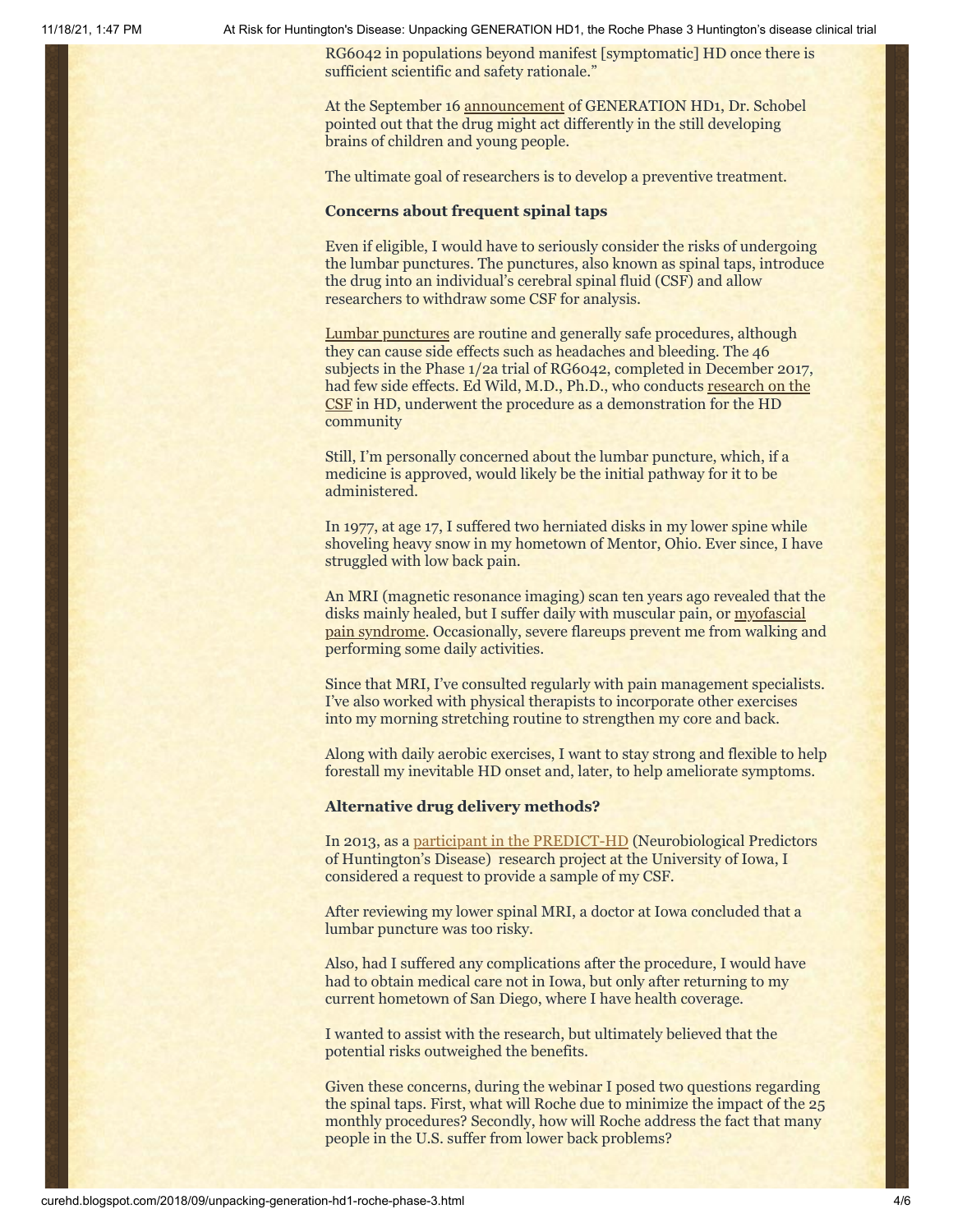11/18/21, 1:47 PM At Risk for Huntington's Disease: Unpacking GENERATION HD1, the Roche Phase 3 Huntington's disease clinical trial

I look forward to hearing Roche's ideas, including the latest research on [alternatives to spinal taps such as Roche's "brain shuttle"](http://curehd.blogspot.com/2013/04/a-key-new-ally-in-search-for.html) technology and/or [devices for delivering](https://twitter.com/HDBuzzFeed) the drug.

If back pain is part the price for an effective HD treatment, I am willing to endure it.

## **Timeline and cost**

Another major concern of the community: if GENERATION HD1 is successful, when might drug approval come?

"I can't ultimately commit to what that timeline looks like," Lundgren said. "We are doing everything we can to speed it up."

First, Roche must enroll all 660 volunteers. "That's a big variable," he said. "We can't complete the study until 25 months after the last patients receive their first dose."

Then researchers must organize and analyze the data. If the latter appear promising, then Roche must seek regulatory approval from the U.S. Food and Drug Administration and similar agencies around the world.

According to a September 17 article on the scientist-produced site [HDBuzz](https://en.hdbuzz.net/263), "Not every patient enrolls on the first day of the trial, so a trial in which each participant is involved for 25 months will take around twice that long to run, and possibly longer."

It's also too early to project the cost of the potential drug, Lundgren said. He added that Roche is committed to providing access to those with inadequate insurance.

## **Working towards the best treatments**

Dr. Schobel addressed concerns about the fact that RG6042, developed by [Ionis Pharmaceuticals, Inc.,](http://www.ionispharma.com/) is designed to reduce both the harmful mutant huntingtin protein involved in HD and normal huntingtin, essential in cell function.

According to Dr. Schobel, the drug's effect "fundamentally is partial and can reverse and is titratable [adjustable], versus those kinds of experiments that are in the scientific literature, which shut off the gene 100 percent. That is not what we're doing, for either the mutant protein or the so-called normal or total levels of protein. We have the ability to find a sweet spot potentially where there's benefit and less risk, or even pause dosing."

The Roche-Ionis approach differs from the two current Phase 1b/2a clinical trials by [Wave Life Sciences](https://www.wavelifesciences.com/pipeline/), whose drugs target only the harmful protein by using genetic markers present in most but not all people with HD. ([Click here](https://vimeo.com/260153345) to watch a presentation on the trials by Wave's Michael Panzara, M.D., MPH.)

These and other clinical trials seek to find the best approach. Scientists have said that a combination of approaches, or an "HD cocktail," may be needed to treat this complex disease.

*(I hold a symbolic amount of Ionis shares.)*

*This article is dedicated to the many donors and walkers who supported the Serbin Family Team in the 2018 HDSA-San Diego Team Hope Walk, held today. See photos below. Thanks to you, we raised over \$4,000 towards the care and cure of HD! You can still donate by [clicking here.](https://hdsa.donordrive.com/index.cfm?fuseaction=donorDrive.team&teamID=9047)*